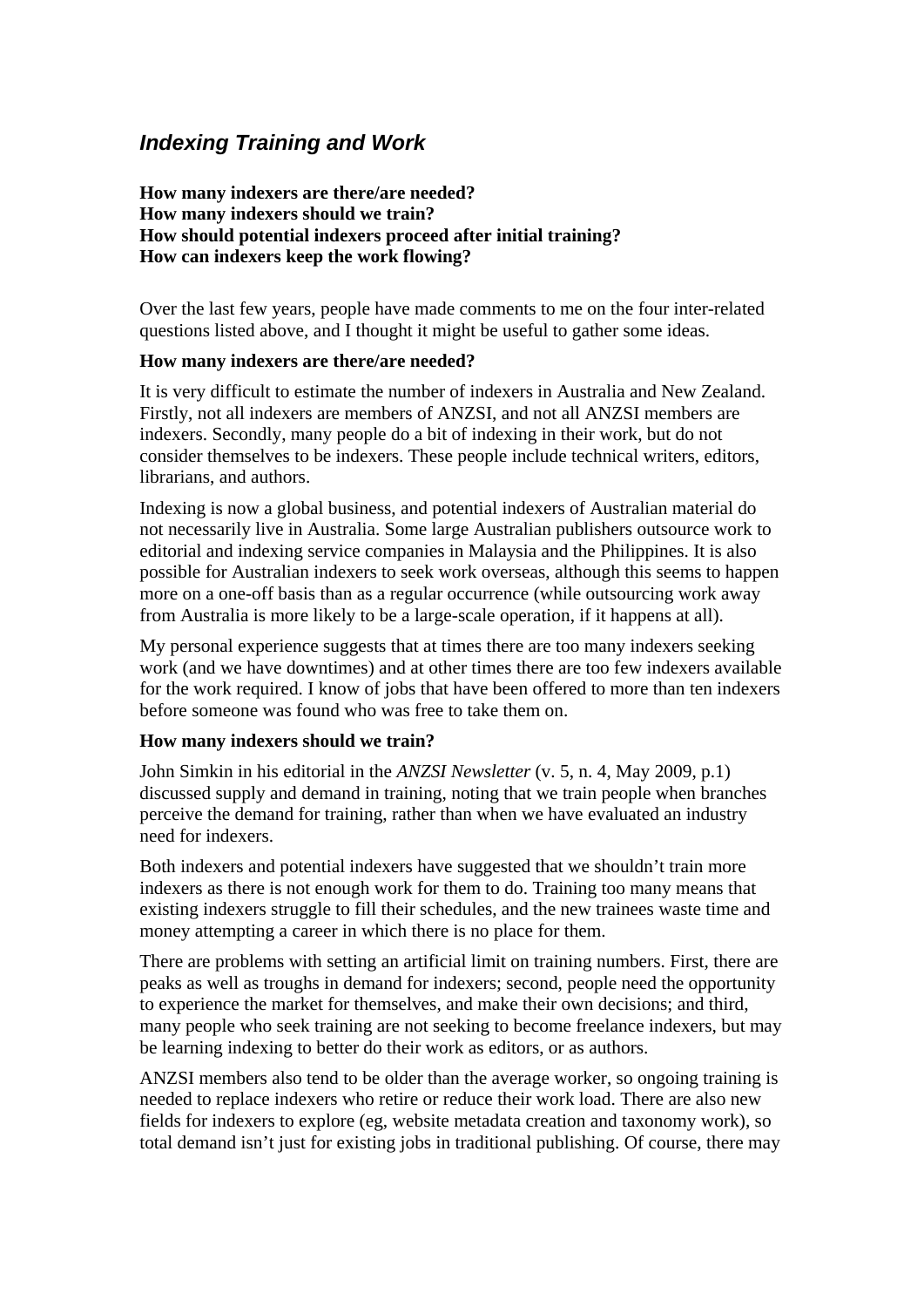also be a decline in the demand for indexers over time if search functions replace book indexes. Neither the ups nor downs are easy to predict.

My experience in teaching a range of students is that of every 10 students attempting indexing, most are good, but one is eminently suited to the task. An important part of training is to ensure that this student has the chance to learn.

In addition to basic training, we also need ongoing training in specialist areas for those who want to expand the fields they are able to provide indexing services in.

## **How should potential indexers proceed after initial training?**

While the introductory ANZSI courses are crucial, for most indexers they will not be enough. The intermediate/practical courses offered by various branches provide the next step in training, as they give people experience working on a real book. Similarly, the mentoring programs run in the past by the Victorian branch and ANZSI Council, and currently by the New Zealand branch, and group projects from the ACT Branch, fill this same need. ANZSI Council is also looking at options to expand the range of training opportunities available to indexers throughout Australia.

In this electronic age, no indexer need feel isolated. There are many options for following and initiating discussions on mailing lists relating to indexing in general, software programs, and student experiences. There are also many books and websites to be read and self-directed exercises to do. Participation on a committee and attendance at meetings provides face-to-face contact.

There are also some 'real-life' ways of getting experience:

- employment (limited to a small number of companies which employ full-time or part-time indexers)
- **apprenticeship**
- paid mentoring
- collegial sharing

Apprenticeship arrangements involve the beginner indexer working with an experienced indexer on a project, with the beginner doing most of the leg work, and the experienced indexer providing ongoing advice and quality control, with the payment being divided according to agreement. These arrangements are not common, probably because most indexers like to know that the output they create is all their own, and because in busy times it can be quicker to finish a job yourself than to guide someone else through it.

Another option is for beginner indexers to pay experienced indexers an hourly rate for advice. This works best when the beginner indexer has found a paid job, but needs some guidance through certain steps in the indexing process (perhaps starting with quoting). It may be that the first job requires six hours advice, the next three, the next two, and then just the occasional phone call. Not many indexers offer these services, but when used it appears to be an approach that works well for both helper and helpee. One beginner indexer wrote: 'Mentoring has provided me with the primary source of help and guidance in indexing since I started indexing some two years ago…if it wasn't for the help of my mentor I would have dropped indexing work long ago.'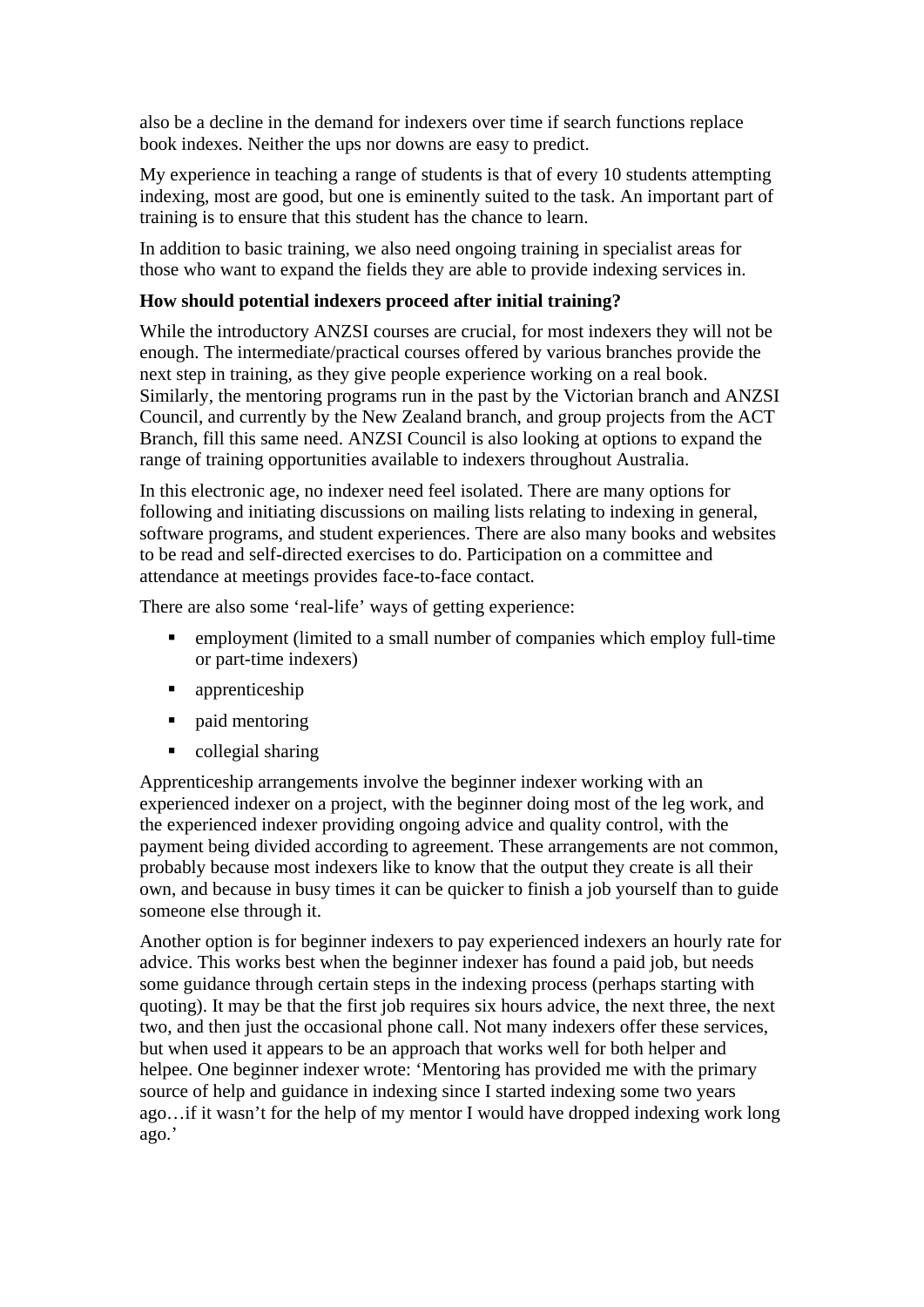Similarly, Pilar Wyman (2009, p.22), in *Starting an indexing business* wrote 'Consulting with an expert is also an excellent option. In fact, paying for expert assistance early on in your indexing career can pay off: You will reap the benefits of learning, and your customers will receive a better product and be more likely to hire you again.'

In addition, indexers are in general a helpful group of people, willing to offer advice to colleagues. Even after 20 years indexing I find there are areas in which I need to ask experienced colleagues for advice. The only problem is, there is a limit to the degree to which experienced indexers can help all beginners. As one indexer pointed out, 'It's hard to make it worthwhile for the mentor'.

## **How can indexers keep the work flowing?**

The first, second and third proper, paid indexing jobs are crucial for the beginner who is trying to get established as an indexer. It doesn't end there, however, and freelance indexers have an ongoing challenge to balance their workflow so they have all the work they need, but not too much to be manageable. This balancing act is made more difficult because publishing schedules so often slip, and the indexer can never be sure that jobs will come when booked.

Most indexers, in my experience, manage their workflow through having flexible hours, working in evenings and on weekends if needed to finish a job. A few subcontract some of their work, or pair up with another indexer as a team (eg, one doing names and one doing subjects for a biography). When too much work comes, most offer suggestions to the publisher of colleagues who could take on the work.

Beginner indexers are often advised 'Don't give up your day job' – at least until you have had a steady flow of work for a while. Even established indexers may feel more secure with regular, part-time work in another area, meaning that even if few index projects are booked for the next quarter, at least there is some income coming in every week. The downside of this is that when there is a deluge of indexing work, the 'security job' still has to be fitted in.

For job security, it is important to develop a range of clients, with products including text books, trade books, annual reports and journals. This means that even if one area suffers a decline, there should be work in other areas. Journal indexing can be good for spreading the workflow, as you can work on issues as they arrive throughout the year (although you are not usually paid until the end). Retrospective indexing can be good as it tends to have less strict deadlines.

Specialist areas requiring subject knowledge may rely more on in-house indexers (eg, legal looseleaf updating services). To break into these areas indexers may need to do extra study and rely on experts for initial training.

Becoming a professional indexer is a multi-step process, based on training and practical experience gained wherever possible. Maintaining steady work as an indexer can also be an ongoing challenge. Everyone has a different history and entry point into the freelance world, so it would be great to hear from other indexers about their experiences at getting started and developing their careers.

Thanks to Mary Coe, Lorraine Doyle, Frances Paterson, Madeleine Davis, Michael Ramsden, Sherrey Quinn and Max McMaster for helpful comments.

by Glenda Browne, www.webindexing.biz